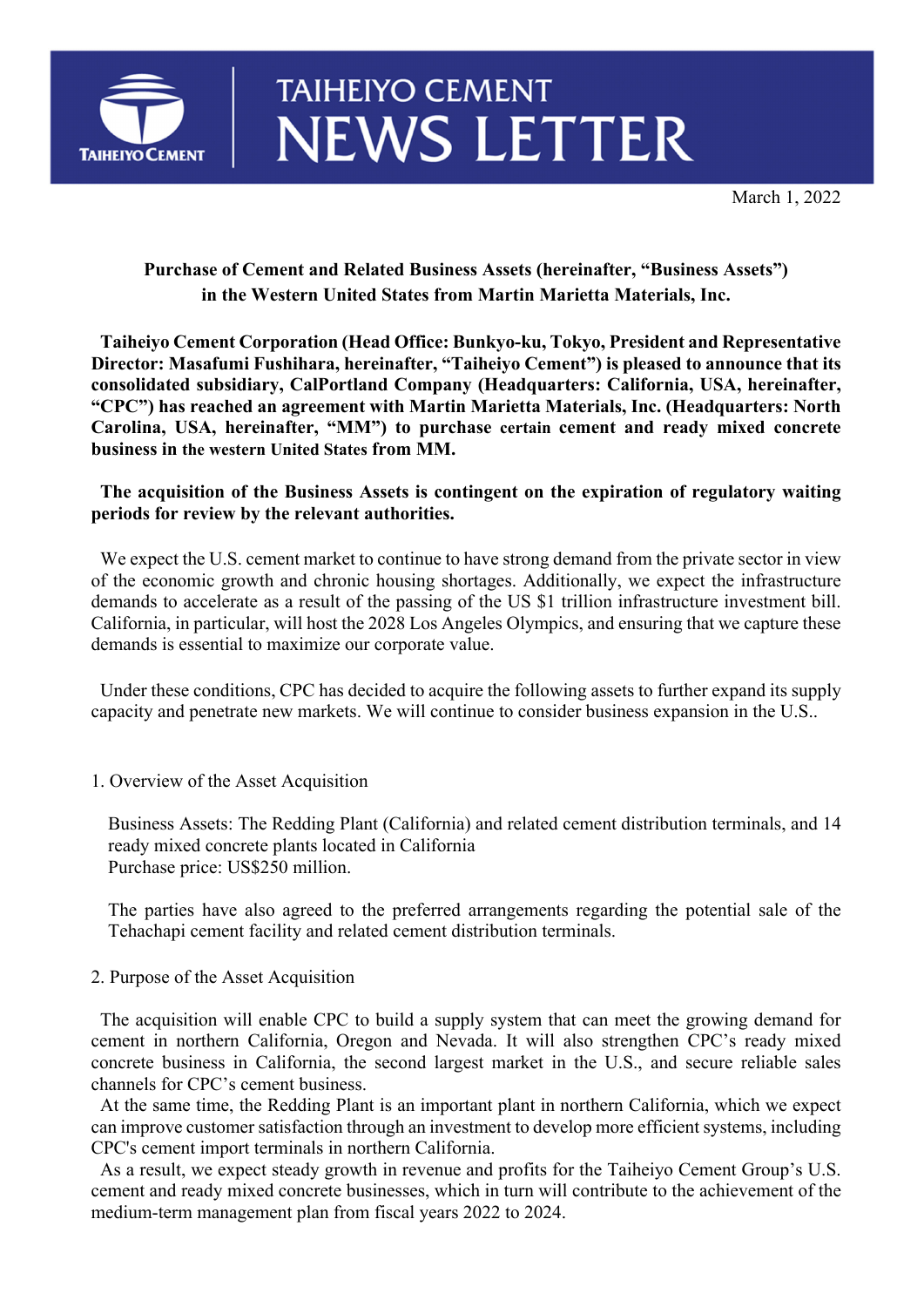#### 3. Overview of CPC

| <b>Business Name</b>             | CalPortland Company                                                              |
|----------------------------------|----------------------------------------------------------------------------------|
| <b>Address</b>                   | 1490 Rubidoux Boulevard, Jurupa Valley, CA U.S.A.                                |
| Title and name of representative | Allen Hamblen, President & CEO                                                   |
| <b>Business Description</b>      | Manufacture and sale of cement, ready mixed concrete, aggregates,<br>and asphalt |
| <b>Investment Structure</b>      | 100% of holding share by subsidiary of Taiheiyo Cement                           |
| <b>Cement Production Base</b>    | California: Mojave Plant, Oro Grande Plant<br>Arizona: Rillito Plant             |

#### 4. Overview of MM

| <b>Business Name</b>             | Martin Marietta Materials, Inc.                                                  |
|----------------------------------|----------------------------------------------------------------------------------|
| Address                          | 4123 Parklake Avenue, Raleigh, NC U.S.A.                                         |
| Title and name of representative | C. Howard Nye, Chairman, President and CEO                                       |
| <b>Business Description</b>      | Manufacture and sale of aggregates, cement, ready mixed concrete,<br>and asphalt |

#### 5. Estimated Schedule

Execution of the Asset Purchase Agreement: March 1, 2022

Acquisition of the assets: Anticipated in Taiheiyo's first half of fiscal year 2023 ending March 31, 2023 Note: The closing of this acquisition is subject to the expiration of the waiting periods for review by the relevant authorities.